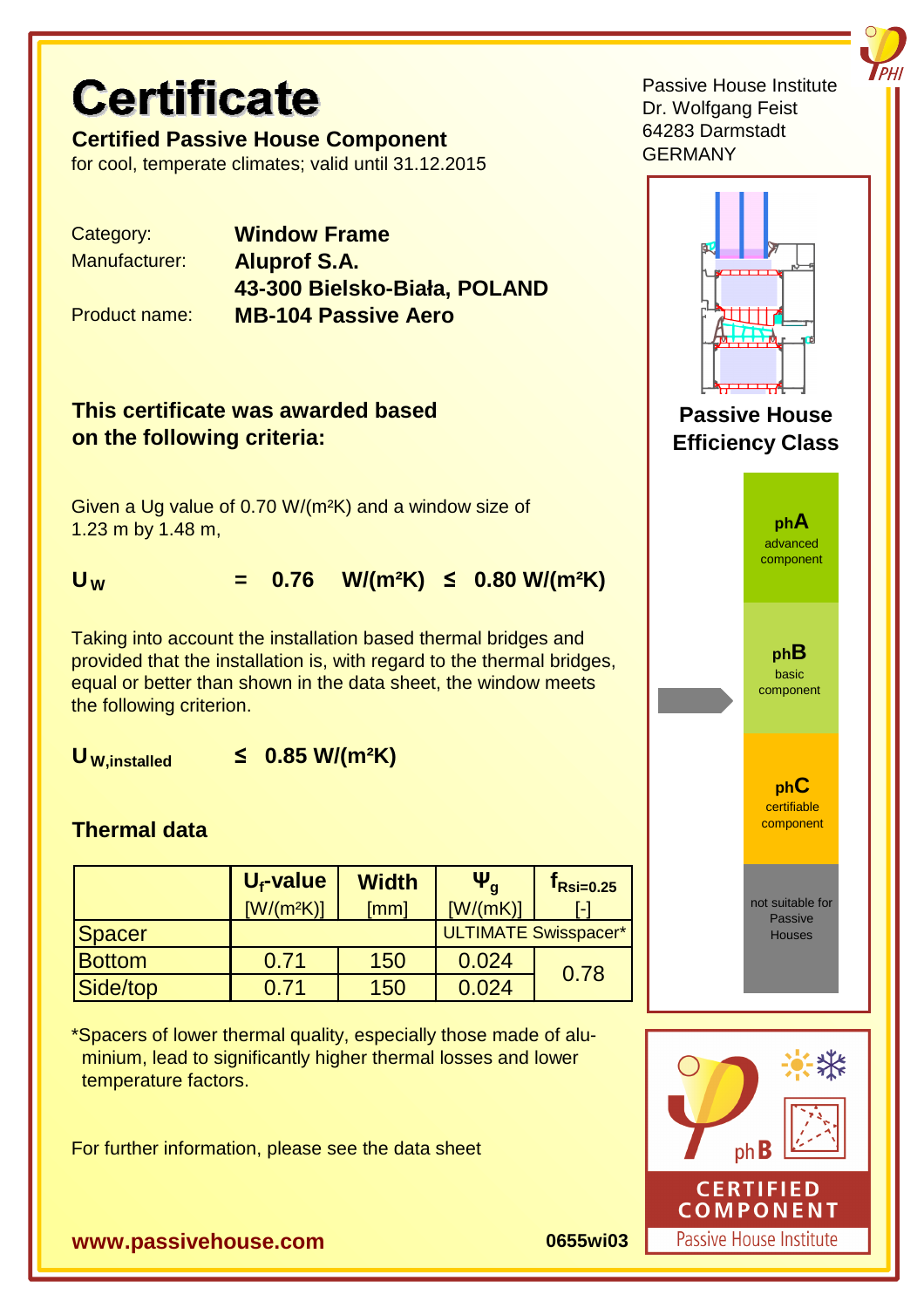# **Data Sheet** Aluprof S.A., MB-104 Passive Aero

**Manufacturer** Aluprof S.A. Warszawska 153, 43-300 Bielsko-Biała, POLAND Tel.: +48 33 8195300 Email: aluprof@aluprof.eu, http://www.aluprof.eu/



#### **Description**

Aluminiumframe with lower emissivity in closed chambers with thermal separation and rebate insulation of aerogel (λ=0.016 W/(mK)). Secondary sealing made of silicone (λ=0.35 W/(mK)). Pane thickness: 48 mm (4/18/4/18/4), Rebate depth: 15 mm.

#### **Thermal data for the window frame**

|                | $U_f$ -value | <b>Width</b> | $\Psi_{\alpha}$ | $\mathsf{t}_{\mathsf{Rsi=0.25}}$ |
|----------------|--------------|--------------|-----------------|----------------------------------|
|                | $[W/(m^2K)]$ | [mm]         | [W/(mK)]        |                                  |
| Spacer         |              |              |                 | <b>ULTIMATE Swisspacer*</b>      |
| <b>Bottom</b>  | 0.71         | 150          | 0.024           | 0.78                             |
| Side/Top       | 0.71         | 150          | 0.024           |                                  |
| <b>Mullion</b> | 0.67         | 180          | 0.023           | 0.78                             |



\* Spacers of lower thermal quality lead to higher thermal losses and lower glass edge temperatures.

#### **WWW.passivehouse.com Passive House Institute Page 1/2**